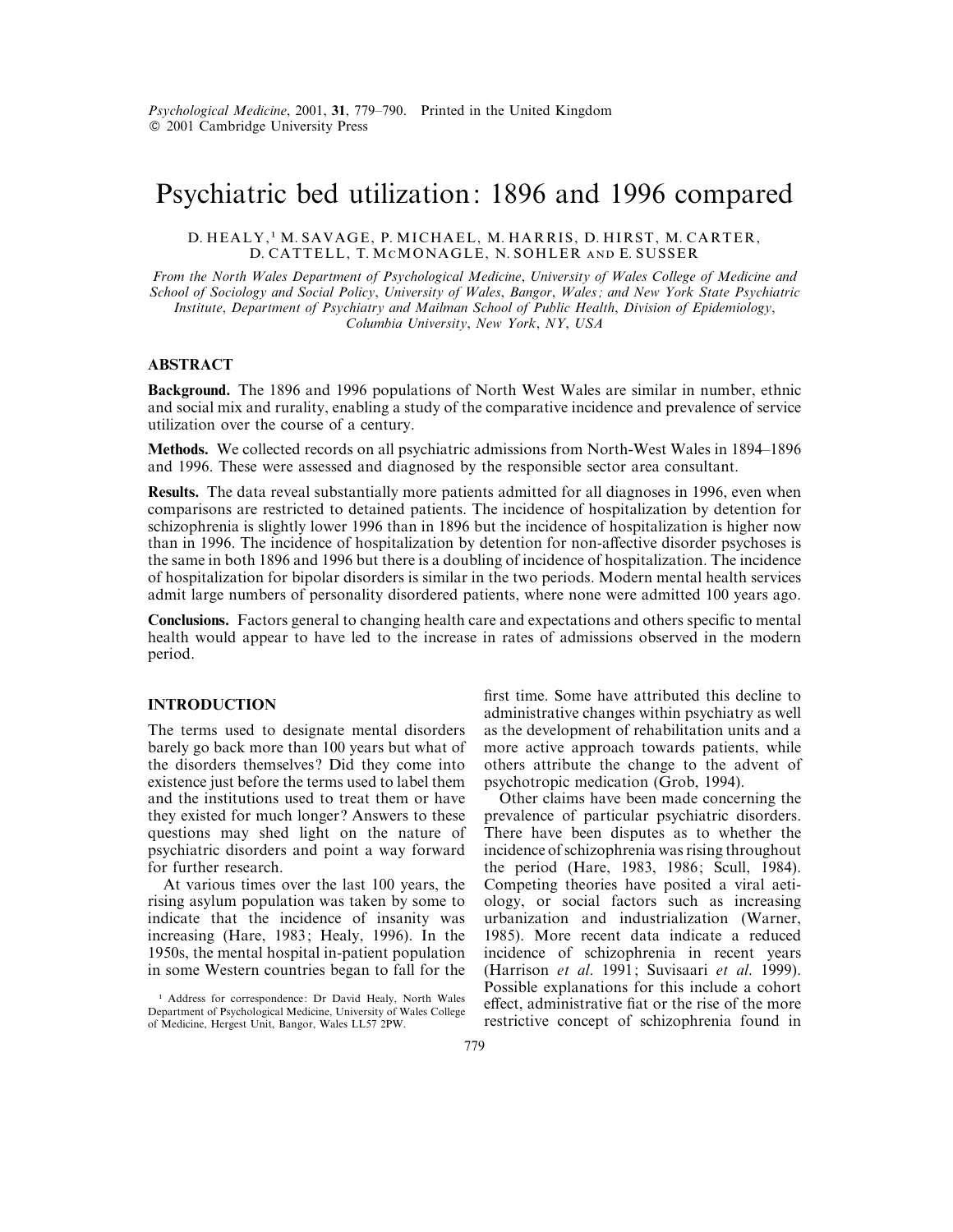DSM-III. An alternative is that there has been no change of incidence but that there have been changes in service utilization.

The ability to establish incidences or prevalences for psychosyndromes is confused by varying diagnostic fashions and patterns of service utilization. For example, it is argued that when outlined first by Kraepelin, dementia praecox was a disorder that affected younger men rather than women in a ratio of 3 to 1 and that it was supposed to lead to an inexorable decline, but the evidence for this from Kraepelin's own records is not conclusive (Jablensky *et al*. 1993). In the middle years of the twentieth century under the influence of Bleuler, a looser schizophrenia concept prevailed and greater numbers of patients with an equal sex ratio were diagnosed as having schizophrenia, not all of whom had a chronic, unremitting disorder (Cooper *et al*. 1969). Was there a real shift in the frequency and nature of the underlying condition ? Was Kraepelin's concept closer to a natural morbid entity than Bleuler's or is the reality more complex ?

Debates on these matters have lacked comparative figures for a variety of reasons. First, there has been a general increase in populations. Secondly, there has been a shift in populations, so that it becomes uncertain whether it is possible to draw a comparison between admissions to a rural asylum 100 years ago with admissions to an urban District General Hospital Unit now. Thirdly, a variety of geographical and financial factors make it difficult to determine how representative those who accessed a service a century ago or do so today are of the whole population of the mentally ill. Kraepelin's university clinic in Munich, for instance, selectively admitted informal patients on the basis of research interests, with chronic patients referred to the district hospital (Jablensky *et al*. 1993).

In North Wales, there are comprehensive and clear records from the Denbigh Asylum, from its opening in 1848 through to its closure in 1995. In addition, there has been an almost constant population in the sub-region of North West Wales (Gwynedd) both in terms of number as well as ethnic and social mix during this period. Furthermore, owing to geographical and financial constraints, service users both in 1896 and 1996 have only been able to access one point of service usage. Finally, the area remains largely rural, a not insignificant factor given the influence of urbanization on the apparent incidence and presentations of psychotic disorders. Accordingly, we set up a study to compare admissions from Gwynedd to the Denbigh Asylum in 1896 with admissions in 1996 to the District General Hospital (DGH) unit, which now delivers services for this area.

## **METHOD**

## **Historical background**

In the 1890s, while Anglicization was occurring rapidly throughout Wales, Gwynedd remained robustly Welsh speaking (Morgan, 1981). The economy was dominated by agriculture, fishing and extractive industries. Rail and road transport was increasing, and with them the need for metals, machines, implements, conveyances and men. For women, the census registered the main areas of employment as either 'wife of', or 'domestic services'. The population remained rural. Holyhead, Bangor and Caemarfon were the largest towns with over 10 000 inhabitants in 1901. They only have slightly more now.

In the 1890s extremes of poverty were still apparent, with the case notes sometimes referring to 'poverty' and 'privation', 'exhaustion' and 'ill-nourishment', as causes of insanity. There was a polarity between the vast majority of the working-class and the agricultural tenantry and a small landholding and professional elite. The middle classes had not developed to the extent found in English urban areas. By the 1990s the majority of people were employed in the tertiary sector, including middleclass occupations, yet unemployment and social exclusion remain. The number of patients recorded as having 'no occupation' is higher among the 1996 sample than it was a century ago.

#### **The populations**

The Denbigh Asylum, opened in 1848, catered for pauper and private lunatics (Michael & Hirst, 1999). It was common practice for the asylum to write to the various Poor Law Unions encouraging them to refer patients with mental illness. While clearly some insane patients still remained in Poor Law Infirmaries, by the end of the nineteenth century, this was a much smaller proportion of patients than it had been earlier.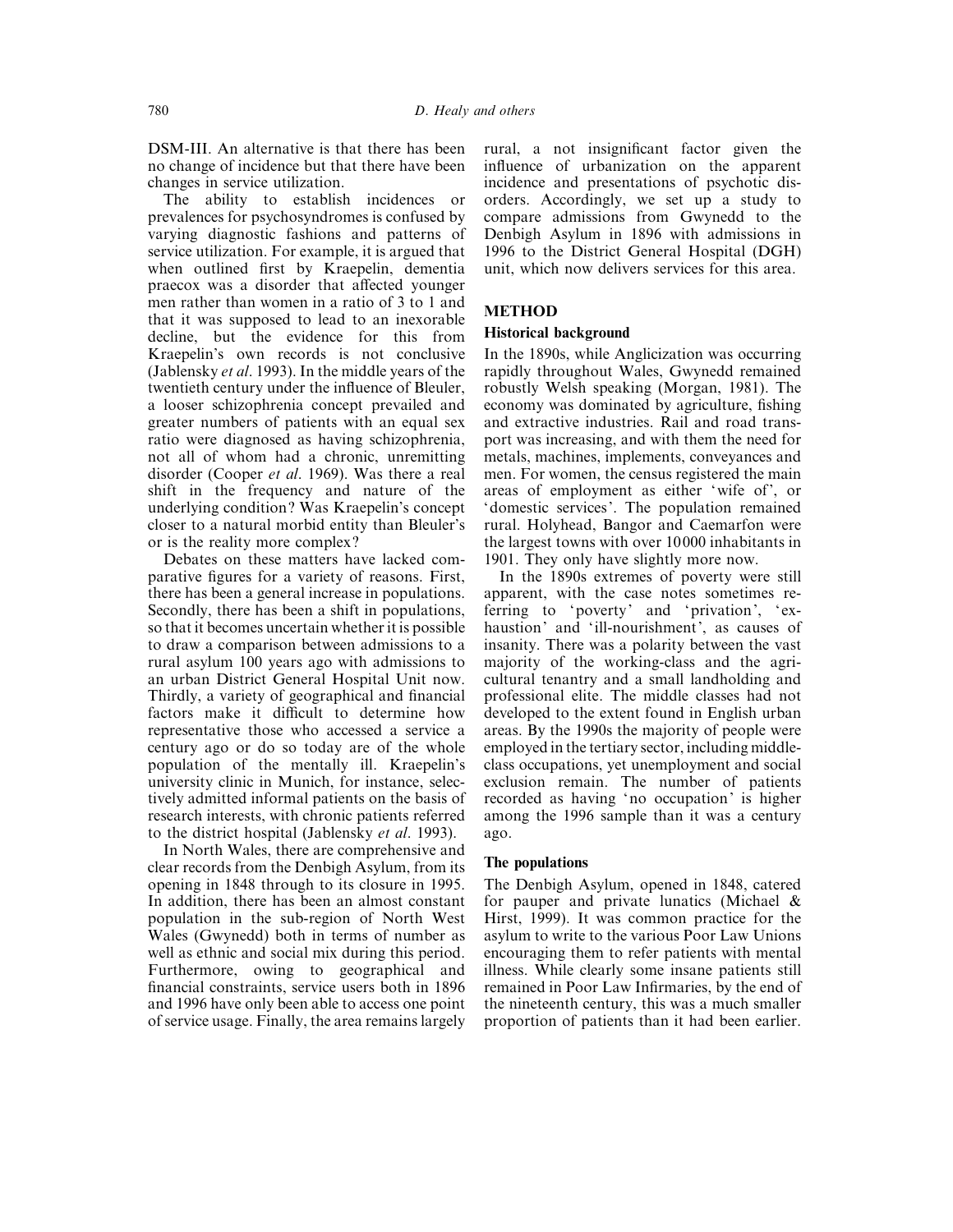In 1894, however, there was an accommodation crisis and the asylum wrote urging restraint in referrals. This led to less admissions in 1894 than in previous years or than in 1895 or 1896.

The asylum admitted patients with behavioural disturbances consequent on imbecility, dementia and organic disorders in addition to what would now be considered functional mental illnesses. There were no voluntary admissions. Committal was a judicial process requiring legal and medical certificates under the 1890 Lunacy Act. The patient was normally accompanied to the asylum by a Poor Law relieving officer or a policeman along with relatives, who gave an account to the medical officer of the patient's background, which included length of time ill, previous admissions and psychosocial factors of note. The asylum records are particularly extensive in duration, as well as comprehensive and consistent in content. The original clerk appointed in 1847 died in service 41 years later and his successor retired in 1940.

In 1891 the population of the area designated as Gwynedd in 1996 was 232 109 and in 1996 it was 240 683 (GBHD 1998). In 1896 admissions were organized by Unions, and the easternmost union. Conwy Union paid for some admissions from areas to the east of what was Gwynedd in 1996, giving in effect a slightly greater population than 232 000. In contrast in 1996, some patients  $(< 10$ ) from the east of Gwynedd were admitted to a neighbouring district general hospital, giving an effective population of Gwynedd for mental health purposes of approximately 235 500. In 1891, there were 15 378 people over the age of 65, in 1996, there were 46 763 people. In 1891, there were 116 924 people between 15 and 55 and in 1991 there were 119 323 people in the same age band. In 10 year blocks between 15 and 65, these broke down as 39 361, 30 664, 25 480, 21 419 and 15 386 in 1891 and 31 344, 29 837, 30 321, 27 821 and 27 183 in 1991.

In 1896, there was nowhere else for sufferers with a mental illness to be hospitalized other than the Denbigh Asylum. In 1996, while a few patients from the eastern end of the county could access treatment in a neighbouring catchment area, this was a small minority of all patients. Also, unlike patients in other studies who had access to both public and private facilities (Evensen *et al*. 1994*a*, *b*), patients from North-West Wales essentially have had no access to separate private facilities in either 1896 or 1996.

The 1996 comparative sample consisted of all admissions to a 60-bed DGH psychiatric unit, between 1 April 1996 and 31 March 1997. The area is divided into sectors with each sector covered by one consultant. Admissions could be through walk-ins, referral from the local DGH, referrals from general practitioners or the police, from mental health teams or through the sector consultant. Admissions consisted of general adult mental illness cases with childhood, adolescent, learning disabilities and dementia patients going elsewhere. This service was supported by support bed hostels, a generous provision of Elderly Mentally Ill assessment, respite and long-stay beds and separate services for childhood and adolescent disorders as well as learning disabilities.

#### **The records**

The records of all Gwynedd admissions to the Denbigh Asylum between 1 January 1894 and 31 December 1896 (henceforth the 1896 sample) were entered into a Microsoft Access Database (Michael, 1996). It was necessary to collect 3 years worth of data from the 1896 period to form a comparative sample as annual rates of admission were 15 times lower than now (see below).

Details of age, sex, marital and employment status, as well as diagnoses made in the 1890s and a full set of clinical notes were entered. The clinical notes included the certificates of admission, detailing the difficulties the patient was causing themselves or others, and the mental state and physical assessment of the admitting doctors as well as regular notes on the progress of the patient through to discharge or death.

The notes for the 1896 sample, which are more comprehensive than in other asylums of the period, were sufficiently detailed to permit consultant psychiatrists to make an ICD-10 diagnosis on each patient. Seven consultants were involved in delivering a sectorized service in Gwynedd in 1996. The procedure followed was to give the 1896 records to the consultant from whose sector they would now come. These consultants in addition made ICD-10 diagnoses on their 1996 patients. This method permitted some standardization of diagnostic biases in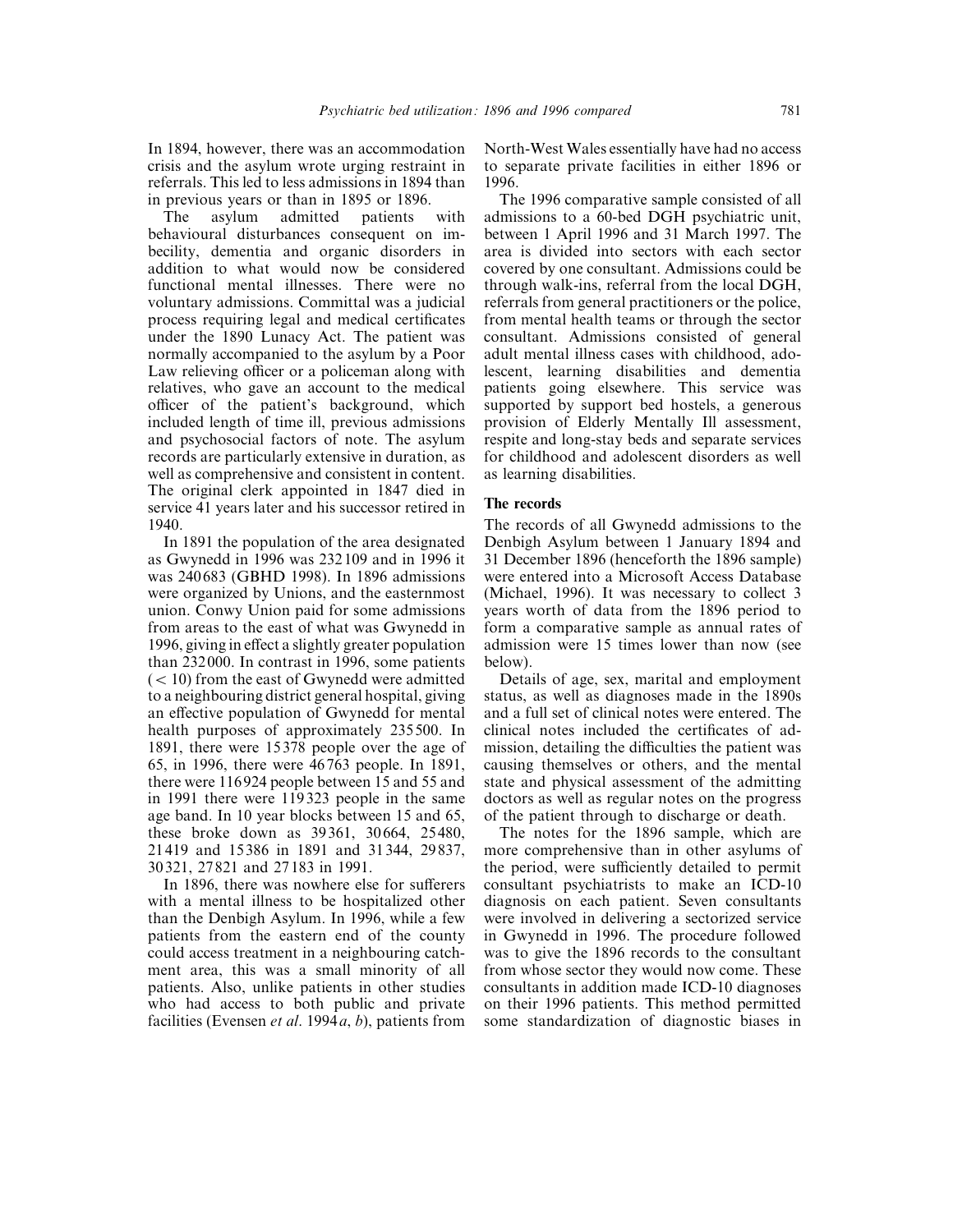both the 1896 and 1996 samples. For patients with primary admissions for neurotic disorders and substance abuse in 1996, secondary assessments of levels of personality disorder were also made.

In the case of the 1896 sample, it was possible to catalogue all previous and subsequent admissions of that patient. Where there were other admissions, the full details of presenting mental states and clinical course while in the asylum were included as an appendix to the 1896 record and clinicians made a diagnosis with data from all admissions available to them.

We developed operational criteria to categorize the course of the illness. In both 1896 and 1996 samples, there were four possible outcomes for patients. They could be discharged ' recovered'. Recovered patients had to have less than three admissions in the 3 years prior to the index admission, to be discharged home with a clinical diagnosis of recovery recorded in their notes and no admission during the year after discharge. A second possibility was to be discharged 'relieved', in which case the clinical notes recorded that the acute symptoms had passed but the patient was not back to normal and was discharged to a hostel (1996) or to the workhouse or lodgings (1896). Such patients characteristically had three or more prior admissions in the 3 year period before the index admission and/or an admission in the year after discharge. A third option was discharge 'not improved'. Finally, patients could die in care. Using these operational definitions, seven patients designated as recovered in 1896 by their clinicians were redesignated as relieved on the basis of a further admission within a year of their apparent recovery.

## **Analysis of data**

We first compared the per annum admission rate in the 1896 and 1996 samples. We defined admission prevalence as the number of individuals admitted in a 1 year period. Secondly, we examined the hospitalized incidence rates for schizophrenia, non-affective disorder psychoses and bipolar disorders. Thirdly, we calculated the length of stay of patients and the numbers of prior admissions. Finally, we compared recovery and relief rates with the caveat that a differential mortality rate makes this comparison ambiguous. As noted above there was a markedly

similar age distribution between the populations in 1896 and 1996 across the 15–65 age groups, and in particular for the 15–55 age groups. As the 15–65 age groups account for the ages of origin for our incidence figures for syndromes other than dementia, we have only supplied the numerators for the main syndromes.

## **RESULTS**

At the end of 1896, there were 667 beds in the asylum. Patients from North-West Wales accounted for approximately 40% of these (267). In 1996, there were 60 acute mental illness beds, as well as 66 EMI assessment and respite beds, eight long-stay and 31 hostel beds and 42 beds in registered residential care. There were a further 216 registered residential care for the elderly beds and an unknown number of other elderly residential care beds. Finally, there were 140 beds in a regional hospital for learning disabilities of which 56 were occupied by patients from North-West Wales.

#### **Admissions 1896**

From 1 January 1894, there were 56 admissions in 1894, 75 in 1895, 73 in 1896. These 204 admissions represent 196 individuals with an

|  | Table 1. Admissions to North Wales Asylum |  |  |  |
|--|-------------------------------------------|--|--|--|
|  | 1894–6: contemporary diagnoses            |  |  |  |

| Disease                    | Female         | Male | Total          |
|----------------------------|----------------|------|----------------|
|                            |                |      |                |
| Mania                      | 18             | 25   | 43             |
| Acute mania                | 11             | 7    | 18             |
| Subacute mania             | 8              | 12   | 20             |
| Mania and epilepsy         | $\overline{c}$ | 1    | 3              |
| Chronic mania and epilepsy |                | 1    | 1              |
| Mania and imbecility       | 3              | 7    | 10             |
| Puerperal mania            | 1              |      |                |
| Melancholia                | 26             | 21   | 47             |
| Acute melancholia          | 2              | 1    | 3              |
| Subacute melancholia       | 1              |      | 1              |
| Melancholia with stupor    | 1              | 1    | $\overline{c}$ |
| Melancholia and imbecility |                |      |                |
| Dementia                   | 6              | 12   | 18             |
| Acute dementia             | 1              |      |                |
| Senile dementia            |                | 2    | 4              |
| Dementia and epilepsy      | $\overline{c}$ | 4    | 6              |
| General paralysis          |                | 9    | 9              |
| And mania                  |                | 1    |                |
| And dementia               |                |      |                |
| Epilepsy                   |                |      |                |
| Imbecility                 |                | 1    | 2              |
| Epilepsy and imbecility    |                | 1    | $\mathfrak{D}$ |
| No contemporary diagnosis  |                |      |                |
| Totals                     | 87             | 109  | 196            |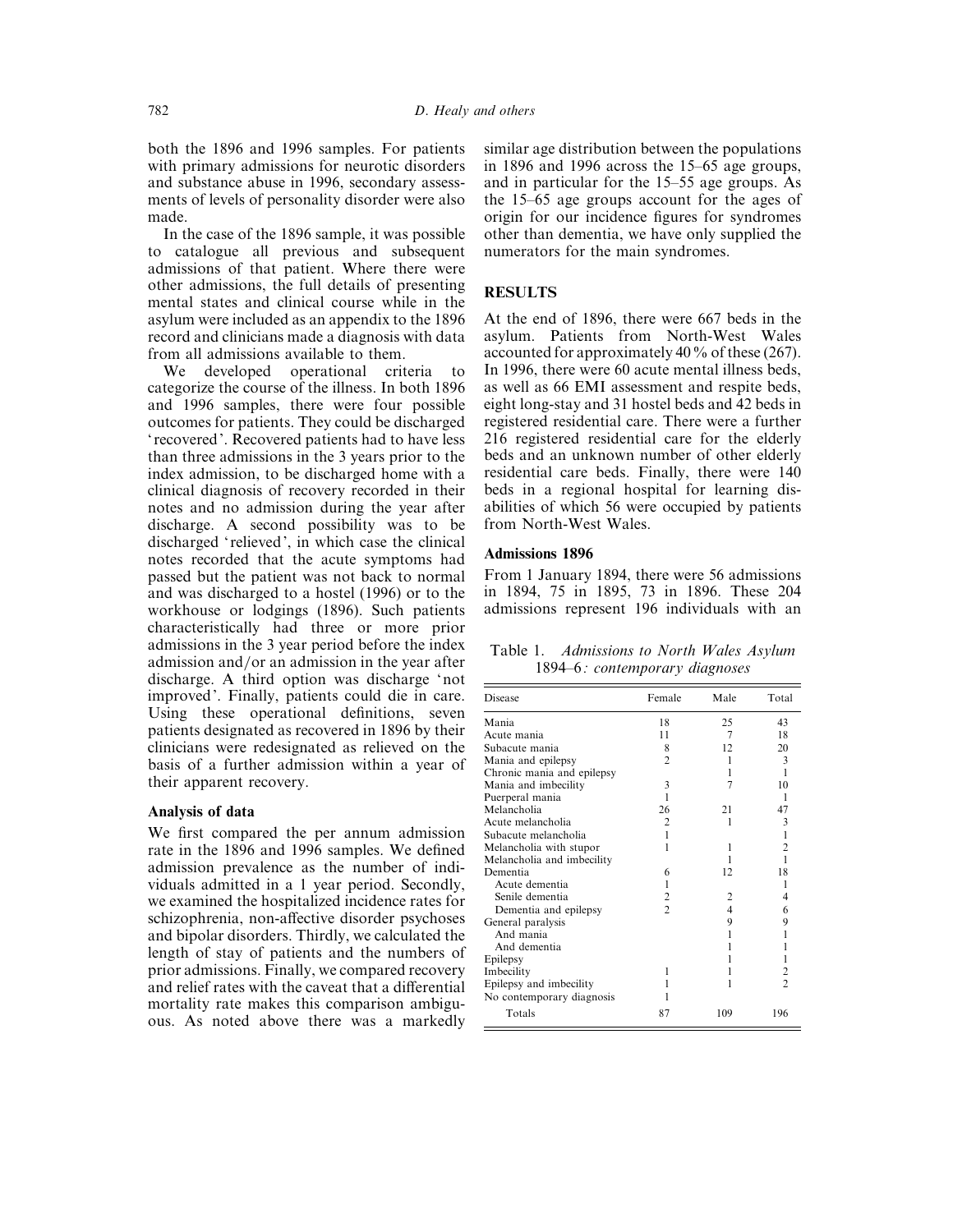|                                     | 1894-6 |      |       |                 | 1996     |        |      |              |          |
|-------------------------------------|--------|------|-------|-----------------|----------|--------|------|--------------|----------|
| ICD-10 diagnosis                    | Female | Male | Total | $N$ (per annum) | $(\%)$   | Female | Male | Total        | (%)      |
| Dementias (F00–03)                  | 5      | 23   | 28    | 9.3             | (14.3)   | 15     | 5    | 20           | (3.7)    |
| Organic disorder (F04-09)           | 11     | 22   | 33    | $11-0$          | $(16-8)$ | 5      | 5    | 10           | (1.8)    |
| Alcohol/Drug-related dis $(F10-19)$ |        | 2    | 2     | 0.7             | (1.0)    | 33     | 63   | 96           | $(17-7)$ |
| Schizophrenia (F20-20.9)            | 16     | 11   | 27    | $9-0$           | (13.8)   | 17     | 41   | 58           | $(10-7)$ |
| Delusional disorder (F22-22.9)      | 3      | 4    |       | 2.3             | (3.6)    | 10     | 14   | 24           | (4.4)    |
| Other psychoses (F23-24, F28-29)    |        |      | 5     | 1.7             | (2.5)    | 8      | 15   | 23           | (4.2)    |
| Schizoaffective disorder (F25)      |        | 2    | 2     | 0.7             | (1.0)    | 4      | 5    | 9            | (1.7)    |
| Manic episode (F30–30.9)            | 13     | 15   | 28    | 9.3             | (14.3)   | 12     | 6    | 18           | (3.3)    |
| Bipolar disorder $(F31-31.9)$       | 10     | 10   | 20    | $6-7$           | (10.2)   | 25     | 12   | 37           | (6.8)    |
| Depressive episode (F32–F33.3)      | 23     | 14   | 37    | 12.3            | (18.9)   | 71     | 40   | 111          | (20.5)   |
| Mood (affective) disorder (F34)     |        |      |       |                 |          | 8      | 6    | 14           | (2.6)    |
| Neurotic disorder (F40-49)          | 2      |      | 2     | 0.7             | (1.0)    | 32     | 27   | 59           | (10.9)   |
| Psychol./behav. disorder (F50–59)   |        |      |       | 0.3             | (0.5)    | 8      |      | 9            | (1.7)    |
| Personality disorder (F60–66)       |        |      |       | 0.3             | (0.5)    | 22     | 27   | 49           | (9.0)    |
| Mental handicap (F66.1)             | 3      |      | 3     | $1-0$           | (1.5)    |        |      | 2            | (0.4)    |
| No F classification                 |        |      |       |                 |          |        | 3    | $\mathbf{3}$ | (0.6)    |
| Total                               | 87     | 109  | 196   | 65.3            | (100)    | 271    | 271  | 542          | (100)    |

Table 2. *Retrospective diagnoses for patients admitted in* 1894*–*6 *compared with contemporary diagnoses for patients admitted in* 1996

average age of 41 years for both men and women. Sixty per cent of the admissions were single or widowed and 40% married. There were no gender differences between those who were single and those who were married.

The original and retrospective diagnoses are in Tables 1 and 2. It can be seen that the commonest retrospective diagnosis was for organic disorders. These were comprised of nine cases of epilepsy, 10 cases of infection of whom four had GPI and three tuberculosis, two admissions for uncomplicated imbecility, two choreiform disorders, one gastric tumour and three undiagnosable cases, of whom two died and one was discharged within weeks of admission.

In the 1896 sample, 101 individuals died in the asylum, 26 with pneumonia, 23 of tuberculosis, nine of heart disease, seven from exhaustion and 37 from other causes, including fits, injuries and strokes. The average annual death rate was 12% within a year of admission.

## **Admissions 1996**

In the 1996 sample there were 737 admissions, from 542 individuals with a mean age of 40 years for men and 49 years for women. Seventy-two per cent of the sample were single, divorced, separated or widowed. Women were more likely to be married or cohabiting (31%) than men  $(23\%)$ .

Diagnoses of dementia and organic disorders have comparatively speaking disappeared (Table 2). The admissions for organic disorders in 1996 were for clinical states that could be expected to respond to psychotropic medication and those for dementia were for the management of functional disturbances super-imposed on the underlying disorder. Conversely, when the personality element in the substance abuse and neurotic disorder admissions is taken into account, 40% of admissions in 1996 had a significant personality component to them.

In addition to 737 admissions during 1996, there were 152 assessments that did not lead to admission. There were, furthermore, 307 assessments, following self-harm episodes, the onset of delirium or functional disturbances in the local hospital of which only 33 led to admission. There were 288 patients admitted to EMI assessment facilities or EMI long-stay beds for respite or long-term care. There were a further 149 adults admitted to support bed units for crises of various sorts or respite. In addition, there were a number of admissions to adolescent facilities for functional mental disturbances and to learning disabilities facilities for respite.

Of the 737 admissions, 131 individuals (73 males) were detained or detained within a week of admission. Of those detained, 28 were diagnosed with schizophrenia, 20 with another psychotic disorder, 41 as affective disorders, five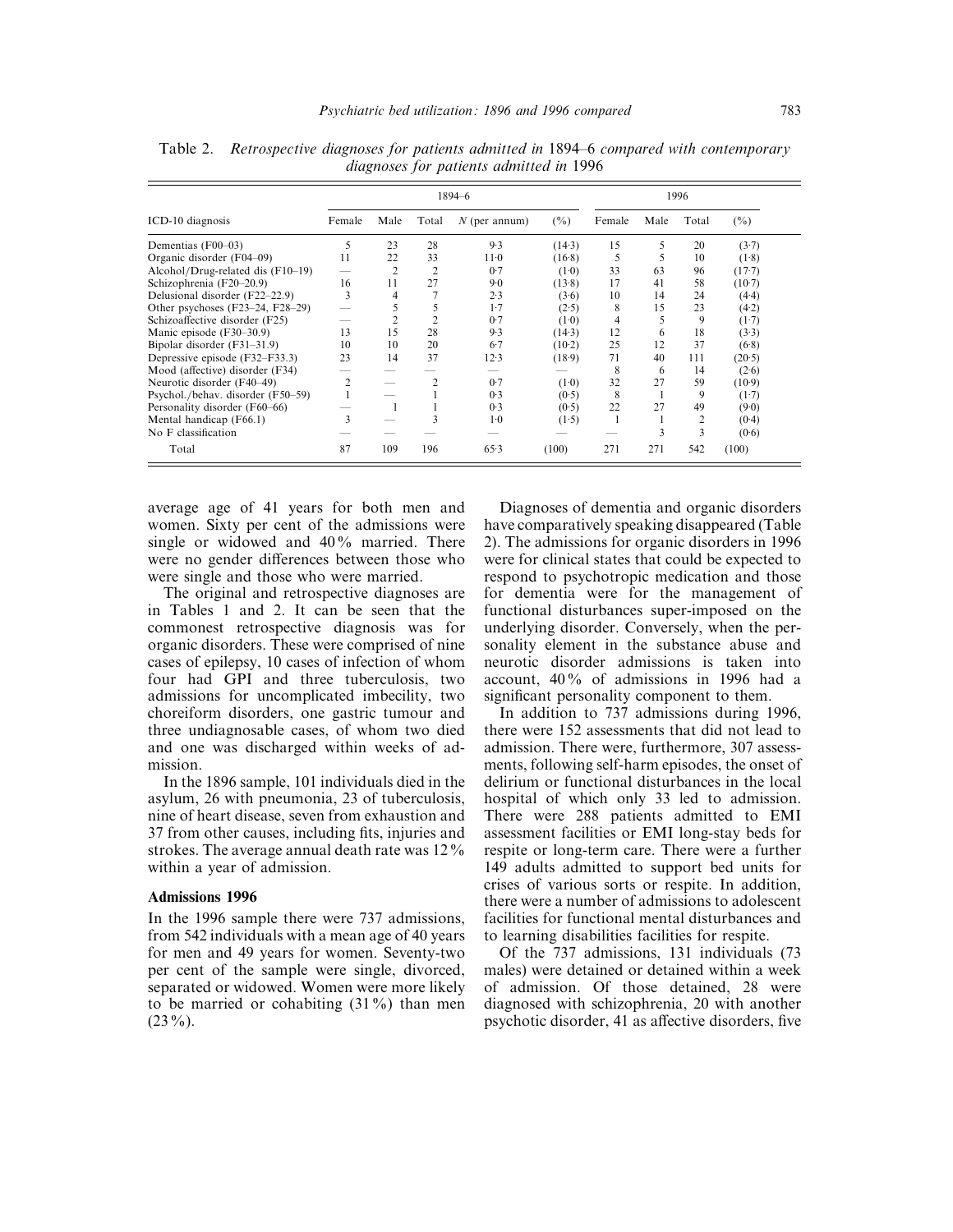|                                        |       | Total individuals admitted, N |                | First admissions, $N$ |           |                | Prevalence of admissions, N |           |       |
|----------------------------------------|-------|-------------------------------|----------------|-----------------------|-----------|----------------|-----------------------------|-----------|-------|
|                                        |       | 1894-6                        | 1996           |                       | 1894-6    | 1996           |                             | 1894-6    | 1996  |
| ICD-10 diagnosis                       | Total | Per annum                     | Total          | Total                 | Per annum | Total          | Total                       | Per annum | Total |
| Organic disorder (F04–09)              | 33    | $11-0$                        | 10             | 29                    | 9.7       | 4              | 33                          | $11-0$    | 17    |
| Alcohol/drug-related disorder (F10–19) | 2     | 0.7                           | 96             |                       | 0.3       | 55             |                             | 0.7       | 121   |
| Schizophrenia (F20-20.9)               | 27    | $9-0$                         | 58             | 24                    | $8-0$     | 13             | 30                          | $10-0$    | 82    |
| Delusional disorder (F22-22.9)         |       | 2.3                           | 24             |                       | 2.3       |                | 8                           | 2.7       | 32    |
| Other psychoses $(F23-24, 28-29)$      |       | 1.7                           | 23             | 5                     | 1.7       | 10             |                             | 1.7       | 27    |
| Schizoaffective disorder (F25)         |       | 0.7                           | 9              |                       | 0.3       |                |                             | 0.7       | 12    |
| Manic episode $(F30-30.9)$             | 28    | 9.3                           | 18             | 24                    | $8-0$     | 9              | 28                          | 9.3       | 25    |
| Bipolar disorder $(F31-31.9)$          | 20    | $6-7$                         | 37             | 8                     | 2.7       | 6              | 23                          | 7.7       | 53    |
| Depressive episode $(F32-F33.3)$       | 37    | 12.3                          | 111            | 33                    | $11-0$    | 56             | 38                          | 12.7      | 141   |
| Mood disorder (F34–34.9)               |       |                               | 14             |                       |           | 9              |                             |           | 16    |
| Neurotic disorder (F40–49)             |       | 0.7                           | 59             |                       | 0.3       | 32             |                             | 0.7       | 86    |
| Psychol./behav. disorder (F50–59)      |       | 0.3                           | 9              |                       | 0.3       | 8              |                             | 0.3       | 9     |
| Personality disorder (F60-66)          |       | 0.3                           | 49             |                       | 0.3       | 14             |                             | 0.3       | 83    |
| Mental handicap (F66.1)                |       | $1-0$                         | $\overline{c}$ | 3                     | $1-0$     |                |                             | $1-0$     |       |
| No F classification                    |       |                               | 3              |                       |           | $\mathfrak{D}$ |                             |           |       |

Table 3. *First admissions and admission prevalences for patients admitted in* 1894*–*6 *compared with patients admitted in* 1996

as demented, four as other organic disorders, eight as alcohol or drug related and 23 as personality disorder.

### **Comparative 1 year prevalences of hospital admissions**

The 1896 figure minus dementias (28), organic disorders except GPI (29) and mental handicap (3) gives an average admission prevalence of 48 per annum for functional mental illness from 45 individuals. This contrasts with an admission prevalence of 713 (total minus 24 dementias) from 522 individuals in 1996. There were 6.7 admissions then for every 100 now, a 15-fold increase. Including dementias and learning disabilities does not shift the ratio in favour of the present day, if the admissions for dementia or learning disabilities to all facilities in 1996 are also included. Considering compulsory detentions only in 1996 gives a three-fold increase compared to 1896.

Focusing on the seriously mentally ill (SMI) groups in both samples, excluding dementias, organic psychoses, learning disabilities, alcohol and drug dependence, personality disorders and behavioural/neurotic problems, gave 42 individuals per annum diagnosed with SMI in 1896, with a mean age of 40 years. In 1996, there were 294 individuals with a mean age of  $48·7$  years. Of these 294, 111 had depressive episodes, 114 psychotic episodes and 69 other affective

episodes. This is a seven-fold difference in admission prevalence (see Table 3).

In 1896 there were no individuals receiving a contemporary diagnosis of personality disorder. Retrospective diagnoses yield four admissions. In 1996, 49 patients accounting for 83 admissions were diagnosed as having a personality disorder (Table 2). Fifty-nine patients, accounting for 86 admissions, were diagnosed with a neurotic disorder. Adjustment disorder accounted for  $52.5\%$  of admissions with a neurotic disorder diagnosis. Of the neurotic disorder patients 28 were also diagnosed as having a significant personality component to their problems. Personality disorders and neurotic disorders count for 25% of all admissions in 1996. Admissions with a diagnosis of dysthymia (F341) accounted for a further 2% of the total. In the case of a majority of individuals admitted for substance abuse problems, secondary diagnoses of personality disorder were made. Adding these groups together, admissions with a significant personality element accounted for 40% of all admissions. These figures are in line with those reported by Dowson *et al*. (1997).

#### **Incidence of hospitalized psychiatric disorder**

In the 1896 cohort, 24 of the schizophrenic patients presented for the first time, an average rate of detention of eight per annum. In 1996, 13 of the 58 schizophrenic patients presented for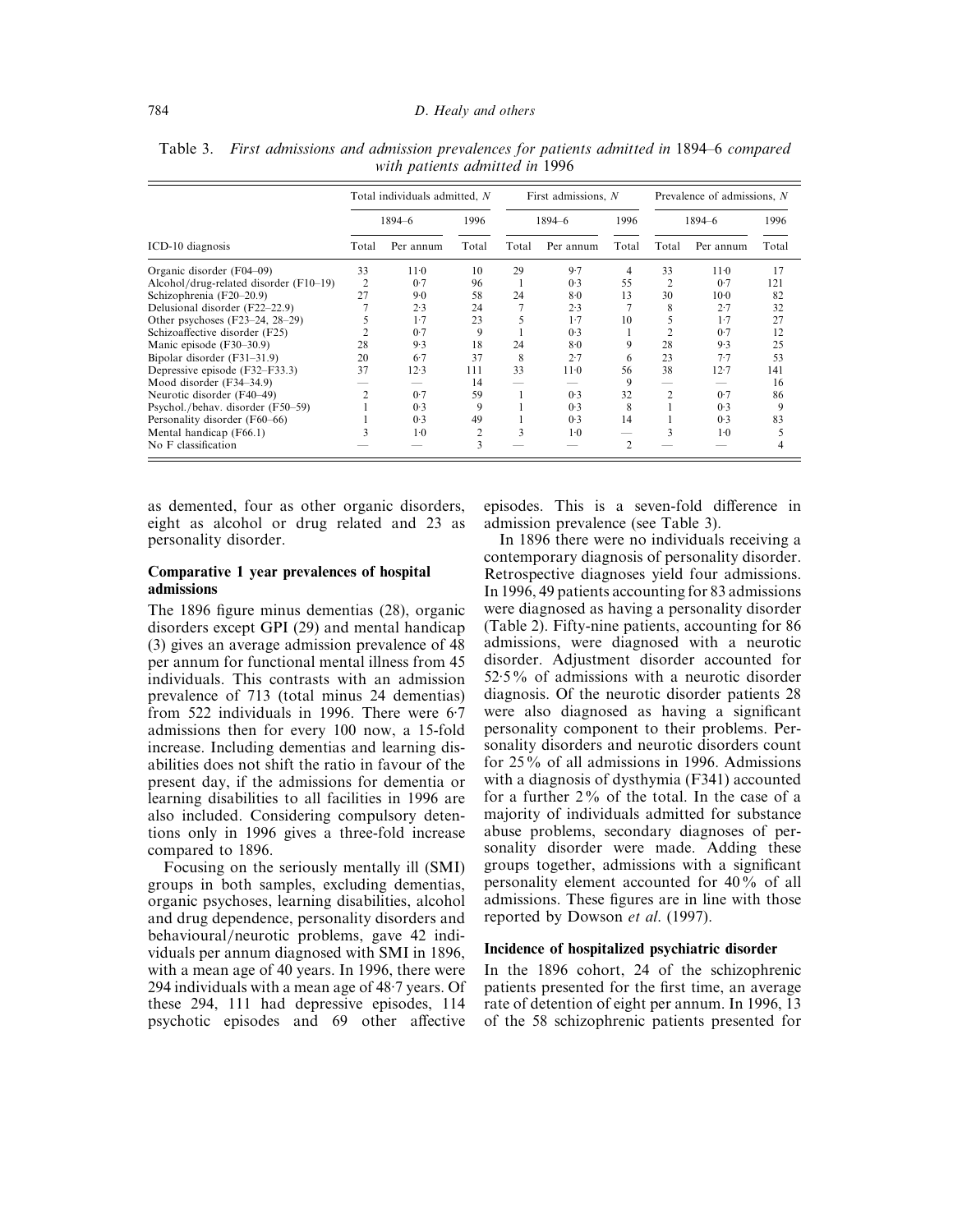the first time. Of the 13 schizophrenic patients presenting for the first time, four were detained under the mental health act. Two of these 13 fell in the 55–64 age group, whereas there had been none in this age group in 1896. The 1896 figures therefore fall midway between 1996 incidence figures for detention and for any admission.

In 1896, 37 of 41 non-affective disorder psychoses presented for the first time – a rate of 12 per annum. In 1996, 29 of 114 non-affective disorder psychoses presented for the first time. Of the 29 patients with any non-affective disorder psychosis presenting for the first time in 1996, 14 were detained under the mental health act. In 1896, two of these patients from the age bracket 55–90 were admitted for the first time, whereas seven from the same age bracket were admitted in 1996. On the basis of age standardization, four more patients could have been added to the non-affective disorder group in 1896. These figures point to equivalent rates for incidence of detention for all non-affective disorder psychoses between 1896 and 1996, with a modest increase in the incidence of hospitalization now.

Twenty patients in 1896 had a bipolar disorder (seven per annum). Eight patients were admitted for the first time, with a mean age of  $39.1$ , giving an average incidence of hospitalization of three per annum. Of the 20 patients, 16 had more than one other episode; 12 had at least one previous episode and 11 at least one subsequent episode.

Of the 37 patients diagnosed with a bipolar disorder in 1996, 12 patients were detained. Six bipolar patients, with a mean age of 45 $\cdot$ 8 years, were first admissions, of whom two were detained. In both 1896 and 1996 groups, there was one patient with an onset of their disorder in the over 55 age group. These figures give a similar incidence of detention for bipolar disorders in 1896 and 1996 but a possible increased incidence of hospitalization now. Of the 1996 sample, 20 had more than three previous admissions and a further 11 had between one and three admissions.

The nature of the disorder of 1896 patients diagnosed here as having manic episodes as opposed to bipolar disorders differed in both character and clinical course to those patients diagnosed as having a bipolar disorder. A proportion of these manic episodes may have been overactive catatonic states but it would seem possible that some of those diagnosed as having manic episodes in fact did have a bipolar disorder. This may point to greater comparability in the incidence of hospitalization for serious bipolar disorders in the 1896 and 1996 samples.

## **Comparative recovery/relief rates**

Subtracting the 28 dementias and 33 organic disorders, who would not now be admitted to a DGH unit, left 138 subjects. These had a recovery rate of 38%, a relief rate of 23% and a chronicity rate of 17% with a death rate of 24%. Excluding the 32 deaths, the remaining 106 patients had a recovery rate of 50%, a relief rate of 30% and a 20% chronicity rate.

Of the 1996 sample of 542 individuals, 193 were discharged recovered (36%), 331 were relieved (61%), two were transferred to longerstay facilities and 16 died between April 1996 and April 1998. It is not yet possible to establish comparative 5-year survival analyses for the two periods.

Table 4 gives the average number of prior admissions per patient. It is clear that there is a substantial increase for the 1996 sample. Against that can be set the comparatively briefer hospital stays in 1996. There are a number of problems with attempting to establish the likely number of bed-days occupied in a typical psychiatric career in 1896 compared to 1996. The 1996 figures pose problems in that neither previous admissions nor prior or subsequent admissions to support beds or other community beds are reflected in these figures. A significant proportion of the 1996 sample were discharged to facilities other than their home. A simple multiplication of frequency of admission by mean length of stay for the 1896 and 1996 samples will not therefore give a good indication of overall service usage for the different diagnostic groups. To accommodate for these difficulties in this paper, we have calculated the figures for the nineteenth century patients from the point of admission to the end of the subsequent year (i.e. to the end of 1895 for all patients admitted in 1894). Further work giving comparative survival analyses, in addition to tracking stays in other service beds is needed.

In 1896, 84% of the patients were admitted for the first time. Of the total sample, 16% had a previous admission and 14% a subsequent one. From the serious mental illness group, 47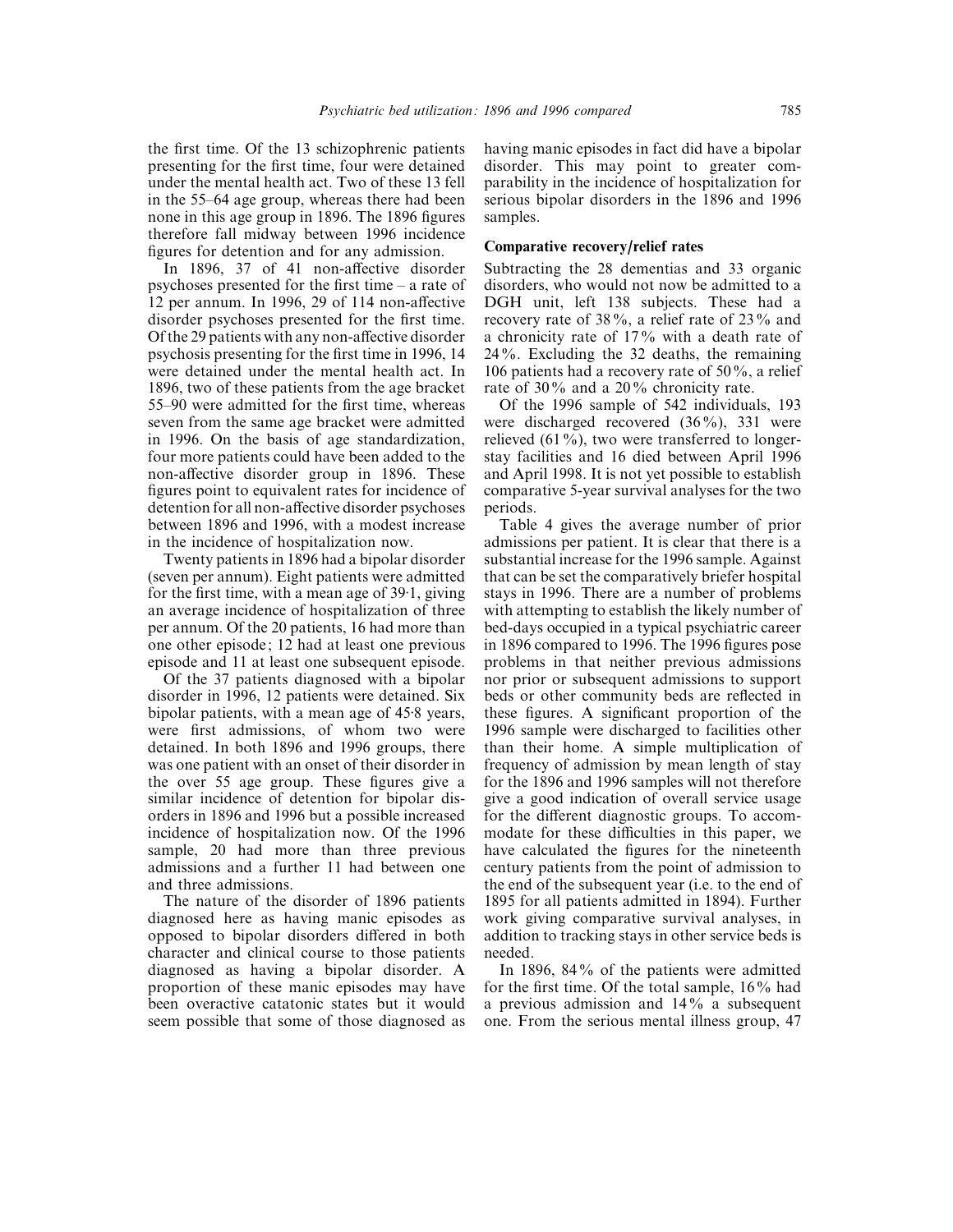#### 786 *D. Healy and others*

|                               | 1896                                  |          | 1996                                  |          |  |  |
|-------------------------------|---------------------------------------|----------|---------------------------------------|----------|--|--|
| ICD-10 diagnosis              | Average no.<br>admissions per patient | LOS Mean | Average no.<br>admissions per patient | LOS Mean |  |  |
| Dementias                     | $1-1$                                 | 390      | 1.9                                   | 18       |  |  |
| Organic disorder              | 1.2                                   | 395      | 3.7                                   | 20       |  |  |
| Alcohol/drug-related disorder | 2.0                                   |          | 2.9                                   | 13       |  |  |
| Schizophrenia                 | 1.4                                   | 428      | 6.9                                   | 55       |  |  |
| Delusional disorder           | 1.4                                   | 389      | 2.7                                   | 43       |  |  |
| Other psychoses               | 1.4                                   | 395      | 5.2                                   | 39       |  |  |
| Manic episode                 | $1-2$                                 | 362      | 4.8                                   | 33       |  |  |
| Bipolar disorder              | 2.7                                   | 271      | 6.5                                   | 44       |  |  |
| Depressive episode            | $1-1$                                 | 288      | 3.5                                   | 30       |  |  |
| Mood (affective) disorder     |                                       |          | $2-1$                                 | 12       |  |  |
| Neurotic disorder             | 2.0                                   |          | 2.9                                   | 17       |  |  |
| Psychol./behav. disorder      | $1-0$                                 |          | 2.4                                   | 26       |  |  |
| Personality disorder          | $1-0$                                 |          | $5-1$                                 | 29       |  |  |
| Mental handicap               | $1-0$                                 |          | 3.5                                   | 68       |  |  |

Table 4. *Average no*. *of admissions per patient and mean length of stay* (*LOS*) *by diagnostic group prior to and including study periods*

(58%) were admitted for the first and last time in 1896, while the remaining 33 (42%) had other admissions.

In 1996, 25% of patients were admitted for the first time in 1996. Of the 737 admissions, 195 were repeat admissions that year (26%). Of these, 130 patients were readmitted once during the 12 months of the study, 47 were readmitted twice, 14 three times and five on more than four occasions. In addition, 311 patients had a previous admission (60%) and 110 had at least one subsequent admission to the Hergest Unit (20%). This figure excludes those patients referred to the day hospital, support bed units or EMI units after discharge from the acute services. Of the 294 SMI individuals in 1996, 24% were first admissions. The remaining  $76\%$ had up to three previous and or up to three subsequent admissions or were referred to support bed facilities after discharge.

If patients died or were not discharged they cannot be readmitted. Patients with bipolar or depressive disorders, however, were almost always discharged alive in 1896. Comparing these groups in 1896 with a comparable group of possibly milder mood disorders in 1996 gives an average number of admissions per individual of 1±52 in 1896 in the 6 year time-frame surrounding  $1894-1896$  and  $3.50$  in a comparable time-frame around 1996. The 1996 figure does not include admissions to support bed units.

Bipolar patients in 1896 were more likely to be admitted for manic rather than depressive

episodes. Their records indicate additional depressive episodes that were treated at home. It seems that unless the illness episode gave rise to delusions, hallucinations or dangerous behaviour, committal to the asylum did not take place. These figures therefore provide indicators of service utilization and community expectations rather than estimates of the frequency of medical conditions.

#### **Causal attributions**

The moral movement in mental health care was declining in influence by the end of the nineteenth century. In the early nineteenth century, it was common for clinicians in America and Britain, to note the influence of major life or major public events. In the later years of the century, clinicians were more likely to note the influence of heredity (Evensen *et al*. 1994*b*; Healy, 1991). In 1896, 29% of patients had a causal attribution of heredity in their notes, 20% had a previous attack of mental disorder noted as a significant contributory cause to their current admission, 13% had a prior episode of physical illness, 10% were linked to alcohol, 9% to mental anxiety or shock,  $7\%$  to a life event,  $5\%$  to pregnancy, the puerperium or the menopause and 3% to injuries at work or other accidents. The recording of a previous attack as a contributory cause for a current episode seems strikingly in keeping with 1996 thinking regarding the origins of mental illness episodes. This causal attribution has never been docu-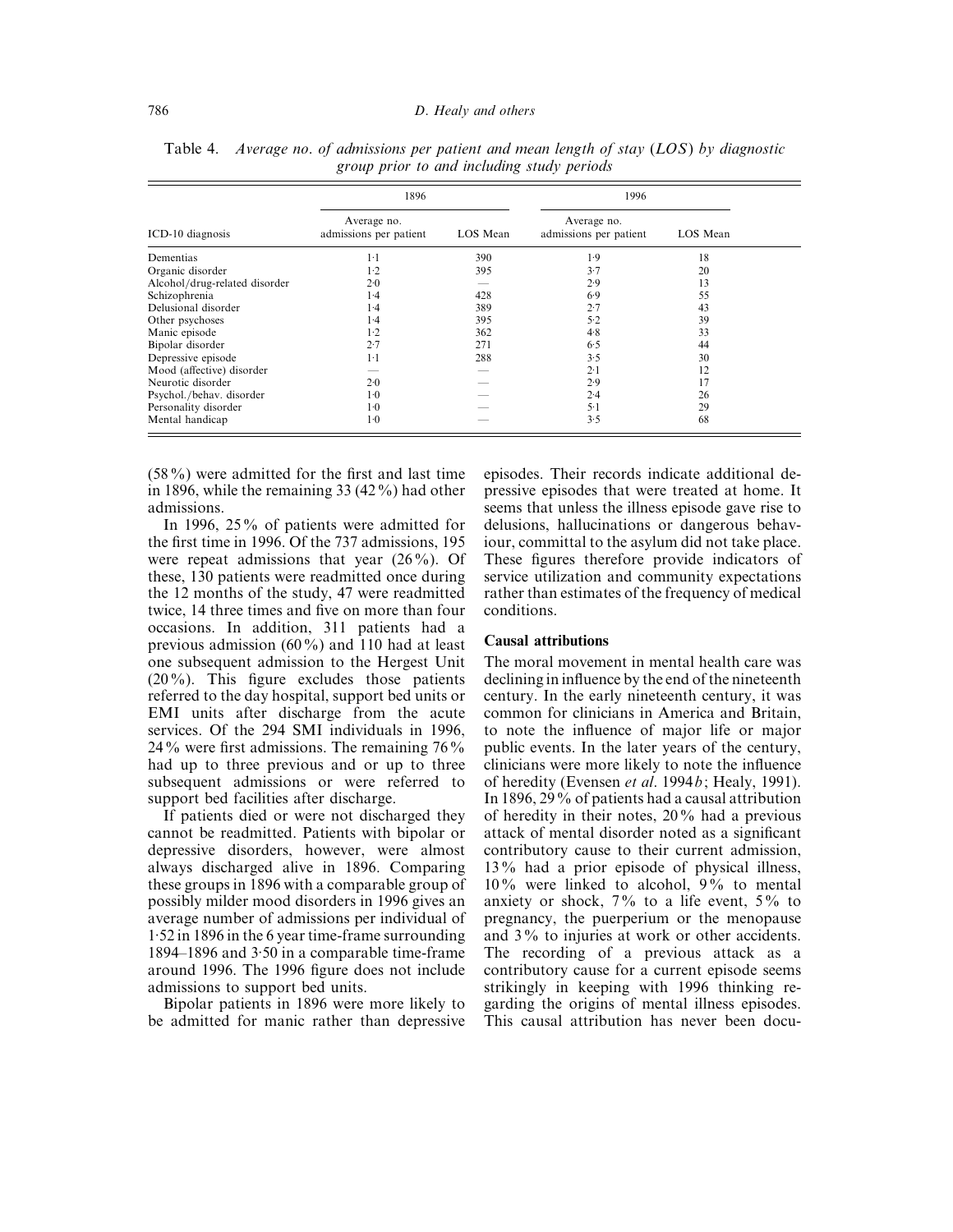mented before as such a significant factor in clinical thinking of the period.

## **DISCUSSION**

Our figures indicate that the number of admissions to a psychiatric bed is considerably greater now than it was in 1896. This is despite the smaller number of acute mental illness beds today. Even if comparisons are restricted to detained patients there is a three-fold increase in admissions in the present day. As the increase cuts across all illness groups, it seems less likely to stem from a change in the virulence of the illnesses and more likely to stem from other factors.

Given the current availability of supposedly effective treatments, one possibility is that the effects of modern treatments on the index conditions are more complex than has hitherto been accepted. Modern treatments clearly allowed the discharge of many patients in the 1950s and 1960s. These treatments have also meant that the prospects of discharge were much better for patients admitted in 1996 than in 1896. But use of these same treatments has from the start been associated with an increased number of readmissions, a proportion of which may be associated with discontinuation syndromes rather than illness relapse (Battegay, 2000).

There are other possibilities. The increase in psychiatric admission in North Wales started in the years surrounding the Second World War (Olsen, 1972). Comparable increases have been reported from other psychiatric hospitals (Mulholland, 1998). While our figures indicate that there may be a modest increase in the hospitalized incidence of serious mental illness, change on the scale found suggests that this change in service utilization does not stem from a change in the hospitalized incidence of the underlying disorders.<br>Clearly, the po

possibility of voluntary admissions since the 1930 Mental Treatment Act is one reason for a greater bed utilization now. However, it is notable that despite greater concern with civil liberties today, considerably fewer patients were detained 100 years ago than now. Other factors must therefore have played a big part in leading to the 15-fold increase seen today. Since the middle years of the twentieth

Table 5. *Discharges and deaths from NHS hospitals in Wales* 1955*–*1997

| Year |                | Mental   |        |        |
|------|----------------|----------|--------|--------|
|      | <b>Illness</b> | Handicap | Other  | Total  |
| 1955 | 5656           | 268      | 171430 | 177354 |
| 1957 | 5754           | 316      | 176412 | 182482 |
| 1967 | 9632           | 690      | 278127 | 288449 |
| 1977 | 11374          | 1132     | 330461 | 342967 |
| 1987 | 14157          | 1603     | 440660 | 456420 |
| 1997 | 17.588         | 392      | 503073 | 521053 |

century there has been a trend to professionalize care-giving that continues today. Where medications were once available over the counter, the advent of modern psychotropic drugs as well as the other pharmaceutical miracles in the rest of medicine coincided with legislation to make these agents available on prescription only. The National Health Service was established and in mental health, the years from 1930 saw the first outreach to the community with the establishment of out-patient clinics.

If professionalization of care-giving plays a part in the growing number of admissions in mental health, then that increase might be reflected in an increased number of admissions to the rest of the medical services. In Wales in the period from 1955 to 1997, there was an increase in discharges and deaths from mental illness beds from 5656 to 17 588 per annum. In the rest of the medical services generally there was an increase from 171430 to 503073 (see Table 5). The rise in admissions in psychiatry, therefore, was in line with, albeit slightly greater than, that happening in the rest of medicine. This differential between mental health and general medical services is emphasized if it is taken into account that a greater proportion (up to 30%) of general medical service contacts stem from a rising old age population. It would seem, therefore, that increased mental health service utilization stems both from a general increase in health service utilization factor as well as some specific mental health factor.

As regards the operation of a general factor, this may reflect either the medicalization of the psychiatric services, the professionalization of care-giving or a changing perception of the importance of both health and mental health. In any case, the data offer some support to Scull's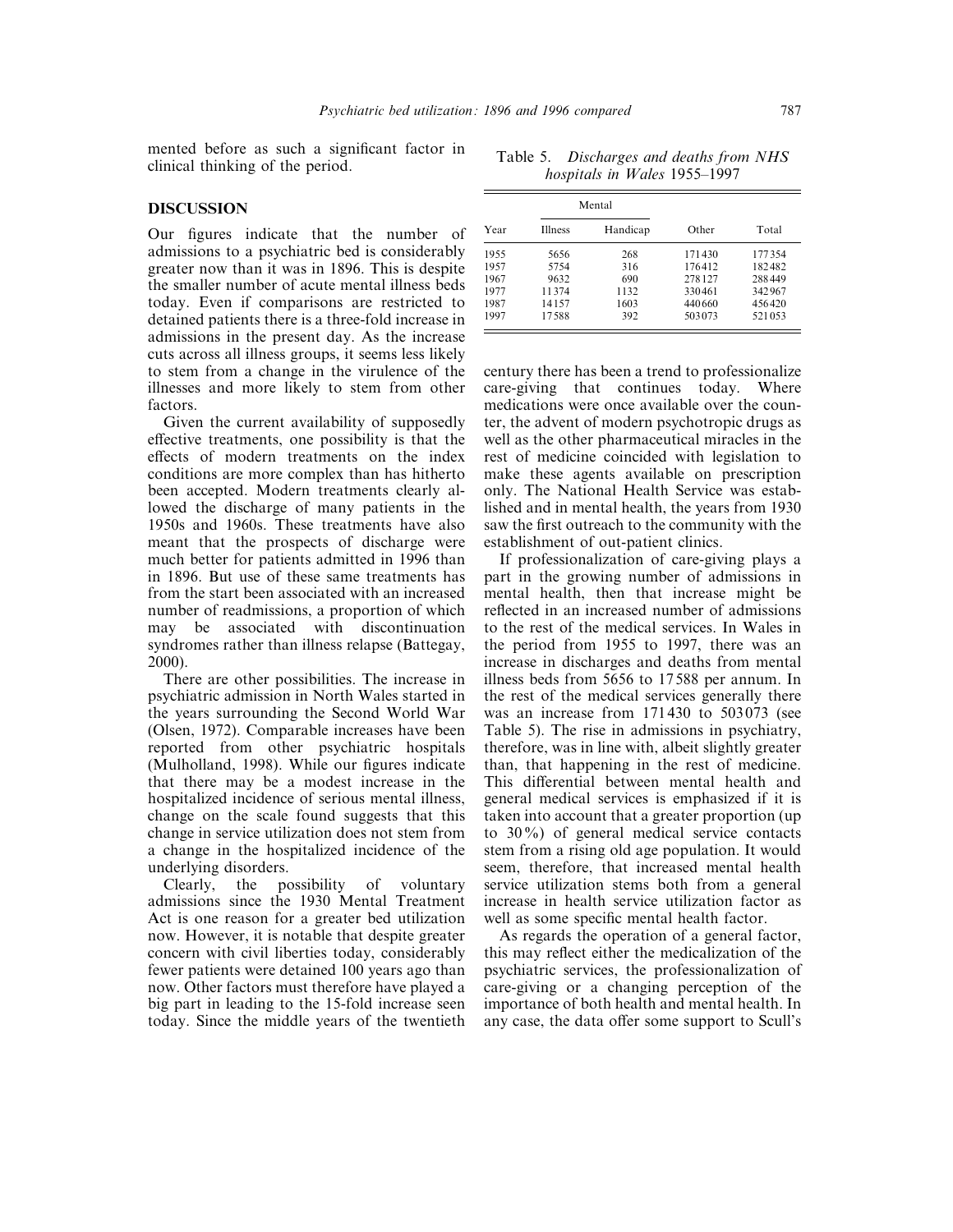thesis that increased psychiatric bed occupancy} usage reflects an extension of services rather than an increase in hospitalized incidence of the index conditions (Scull, 1984; Hare, 1986).

As regards a specific mental health factor, there are variations within the dataset that constrain interpretations and make it difficult to propose an all encompassing explanation for the changes. There are three groups of patients, where change in the pattern between 1896 and 1996 differs. First, there are those individuals with a non-affective psychosis and bipolar disorders, where the incidence of hospitalization for these conditions seems broadly similar between 1896 and 1996. Secondly, in the case of the non-bipolar affective disorders, the incidence and prevalence of hospitalization for these conditions has dramatically increased between 1896 and 1996. Thirdly, there are large numbers of people being admitted for conditions like personality disorders now, who were rarely if ever admitted in 1896.

The increase in rates of admissions to psychiatric beds in 1996 are only part of an equation that includes substantial numbers of other admissions to support bed facilities or to out of hours assessment or crisis intervention services. In addition to the 737 admissions, there were approximately a further 8000 mental health team assessments in the Gwynedd area. If we take depression, the indicators from our figures were that there were less than 60 admissions per million of the population for depressive disorders in 1896. In 1996, there were 500 in-patient admissions for depression per million, while epidemiological studies of 'depressive disorders' in the community have yielded figures of 50 000 to 100 000 per million (Kessler *et al*. 1994). This gives some impression of the potential service utilization now, although what has happened for depression is not typical of what has happened to other serious mental illnesses.

One possible factor that may be operative is the ease with which services can be accessed. In 1896, for geographical reasons it was not as easy to 'drop-in' as it is now. But, appeals to this factor need to be tempered with caution. In 1896 Gwynedd, the eastern end of the county was less than half the distance from the asylum than the more westerly ends. Rates of admission from the eastern end, however, were consistently fewer than from the western end.

As regards differences in length of stay in hospital between the two periods, these were considerably shorter in 1996 than they were in 1896. However, it is not inconceivable, given an earlier onset of service utilization for the functional psychoses in the modern period, if occupancy of community beds is included in the equation, that individuals with functional psychoses might occupy hospital beds for a greater period of time today in the course of a psychiatric career than they did during the nineteenth century. Further work will be needed to establish this point.

Our figures indicate that the grim reputation of the old asylums did not stem solely from the difficulty in ever emerging from their doors once admitted, by virtue of the chronicity of the patients' conditions and the unavailability of effective treatments. Given comparatively good recovery rates among survivors, it is clear that the reputation must have stemmed, at least in part, from the likelihood of dying within a short time of admission, either from organic disorders that led to admission or by virtue of contracting tuberculosis, pneumonias or other fatal disorders after admission (Hare, 1985*a*, *b*). Our figures are comparable to those reported by William Farr earlier in the nineteenth century, who found an 11% death rate for patients of the better classes, a 12% death rate for paupers in Hanwell and death rates of up to 21% for paupers in other establishments (Farr, 1975).

It would seem that there was clearly a gradual accumulation of patients with chronic functional mental illness in the asylums but our data suggest that this was considerably more gradual than is often thought. This accumulation would in all probability have been a much greater problem in circumstances where demented, learning disability patients and a variety of other chronic epileptic patients and others were mixed alongside patients with functional mental illnesses. Nevertheless, one surprising aspect of the 1896 data is the relatively good recovery rates for survivors, which bear comparison with modern rates. Today the availability of mental health teams and other community mental health workers means that patients in community settings are monitored regularly and changes in their mental state are always liable, therefore, to lead to admissions in a way that would have been less likely before. This is particularly the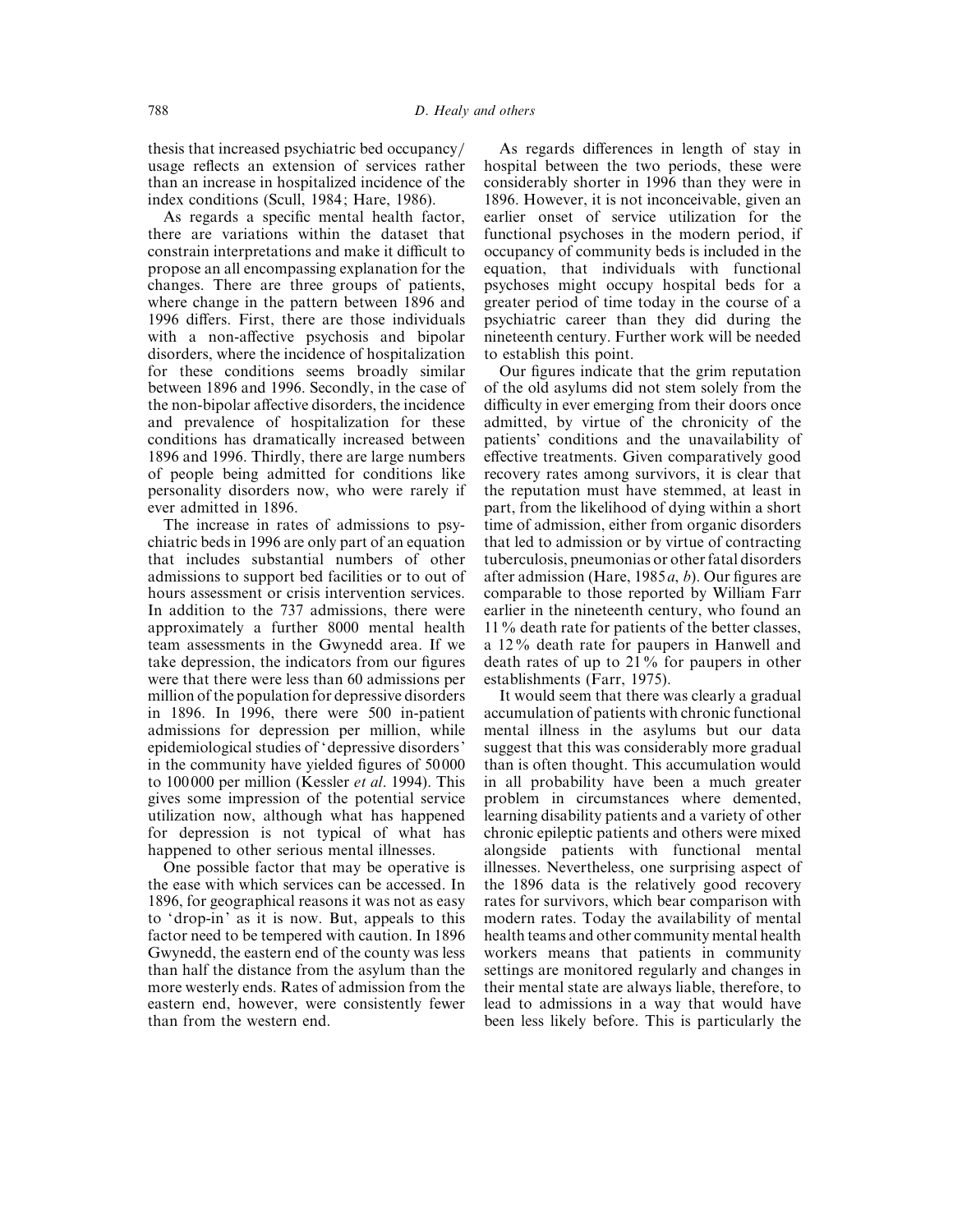case given lowered thresholds for admission and a comparative destigmatization of mental illness. Such patients should be easier to 'cure' but in fact seem not to be. This may indicate that the quality of modern remissions are not as secure as we like to think, or alternatively, we have become more demanding about the quality of clinical responses. A further possibility is that current treatments increase rates of relapse either in patients remaining on treatment or in those who discontinue and have consequent withdrawal induced disturbances.

The pattern seen in this study might be similar to ones that can be found in some third world countries. Studies in developing countries show a better rate of recovery for major psychoses (Warner, 1985; Jablensky *et al*. 1992). They also show a high death rate and a significant proportion of admissions have concommitant physical disorders (Mojtabai *et al*. 2001). Thirdly, in developing countries there are few or no admissions or personality disorders. Before simply assuming, however, that our picture is typical of conditions in the late nineteenth century and that the 1996 profile is typical of conditions now, further studies are required. It seems unlikely that mental states or rates of admission and readmission remained constant over 100 years from 1848 to 1948, any more than they should be expected to be invariant now. This study ideally needs to be supplemented by studies tracking on the one hand admissions to an asylum over the century prior to the Second World War and on the other the stability of modern diagnoses and practices. Notwithstanding operational manuals such as DSM-III and DSM-IV, how much is current service utilization influenced by therapeutic 'fashions' on the one hand, such as recovered memory therapies, and on the other the medicalization of conditions such as post-traumatic states ?

These considerations raise the question of whether any study of this sort can get beyond service utilization factors to the 'real' illness entities that underpin utilization. It may be a mistake to think that any study could ever do so. The National Co-morbidity Study (NCS) in the United States has been criticized for reaching over-inflated estimates of psychiatric disorders by interviewing individuals in community settings, with interview techniques designed to elicit mental state features without considering

the extent of any concomitant disability (see Regier *et al*. 1998). Judgements of disability have, however, both subjective and social components. Studies like this and the NCS, even if supplemented by genetic marker technology, will always in one sense resemble post-mortems in that both are as likely to indicate what human bodies in the one case and social bodies in the other can live with as they are to reveal what has afflicted them.

#### **REFERENCES**

- Battegay, R. (2000). Forty-four years of psychiatry and psychopharmacology. In *The Psychopharmacologists*, *Vol 3* (ed. D. Healy), pp. 371–394. Arnold: London.
- Cooper, J. E., Kendell, R. E., Gurland, B. J. & Sartorius, N. (1969). Cross-national study of diagnoses of mental disorders: some results from the first comparative investigation. *American Journal of Psychiatry* **125**, Supplement.
- Dowson, J. H., Sussams, P. & Grounds, A. T. (1997). Characteristics of inpatients without psychosis. Implications for service provision and the recognition of personality disorder. *Psychiatric Bulletin* **21**, 553–556.
- Evenson, R. C., Holland, R. A. & Cho, D. W. (1994*a*). A psychiatric hospital 100 years ago: I a comparative study of treatment outcomes then and now. *Hospital and Community Psychiatry* **45**, 1021–1025.
- Evenson, R. C., Holland, R. A. & Cho, D. W. (1994*b*). A psychiatric hospital 100 years ago: II Patients, treatment and daily life. *Hospital and Community Psychiatry* **45**, 1025–1029.
- Farr, W. (1975). *Vital Statistics : A Memorial Volume of Selections from the Reports and Writings of William Farr*, pp. 423–435. Scarecrow Press: Metachen, NJ.
- GBHD (1998). *Great Britain Historical Database SN 3708 : Census Statistics Demography 1841–1931*.
- Grob, G. N. (1994). *The Mad Among Us*. *A History of the Care of America*'*s Mentally Ill*. Harvard University Press: Cambridge, Mass.
- Hare, E. (1983). Was insanity on the increase ? *British Journal of Psychiatry* **142**, 439–455.
- Hare, E. (1985*a*). Old familiar faces: 1. *Psychiatric Developments* **4**, 245–255.
- Hare, E. (1985*b*). Old familiar faces: 2. *Psychiatric Developments* **4**, 383–392.
- Hare, E. (1986). Aspects of the epidemiology of schizophrenia. *British Journal of Psychiatry* **149**, 554–561.
- Harrison, G., Cooper, J. E. & Gancarcyk, R. (1991). Changes in the administrative incidence of schizophrenia. *British Journal of Psychiatry* **159**, 811–816.
- Healy, D. (1991). The role of Irish members in the Medico-Psychological Association. Plus ca change. In *150 Years of British Psychiatry* (ed. G. E. Berrios and H. L. Freeman), pp. 314–320. Gaskell: London.
- Healy, D. (1996). Irish psychiatry in the twentieth century: notes towards a history. In *150 Years of British Psychiatry*, *Vol 2* (ed. H. L. Freeman and G. E. Berrios), pp. 268–291. Athlone Press: London.
- Hirst, D. & Michael, P. (1999). Family, lunatic and community in mid-nineteenth century North Wales. In *Outside the Walls* (ed. P. Bartlett and D. Wrights), pp. 66–85. Athlone Press: London.
- Jablensky, A., Sartorius, N., Ernberg, G., Anker, M., Korten, A., Cooper, J. E., Day, R. & Bertelsen, A. (1992). *Schizophrenia : Manifestations*, *Incidence and Course in Different Cultures*. *Psychological Medicine*, *Monograph Supplement 20*. Cambridge University Press: Cambridge.